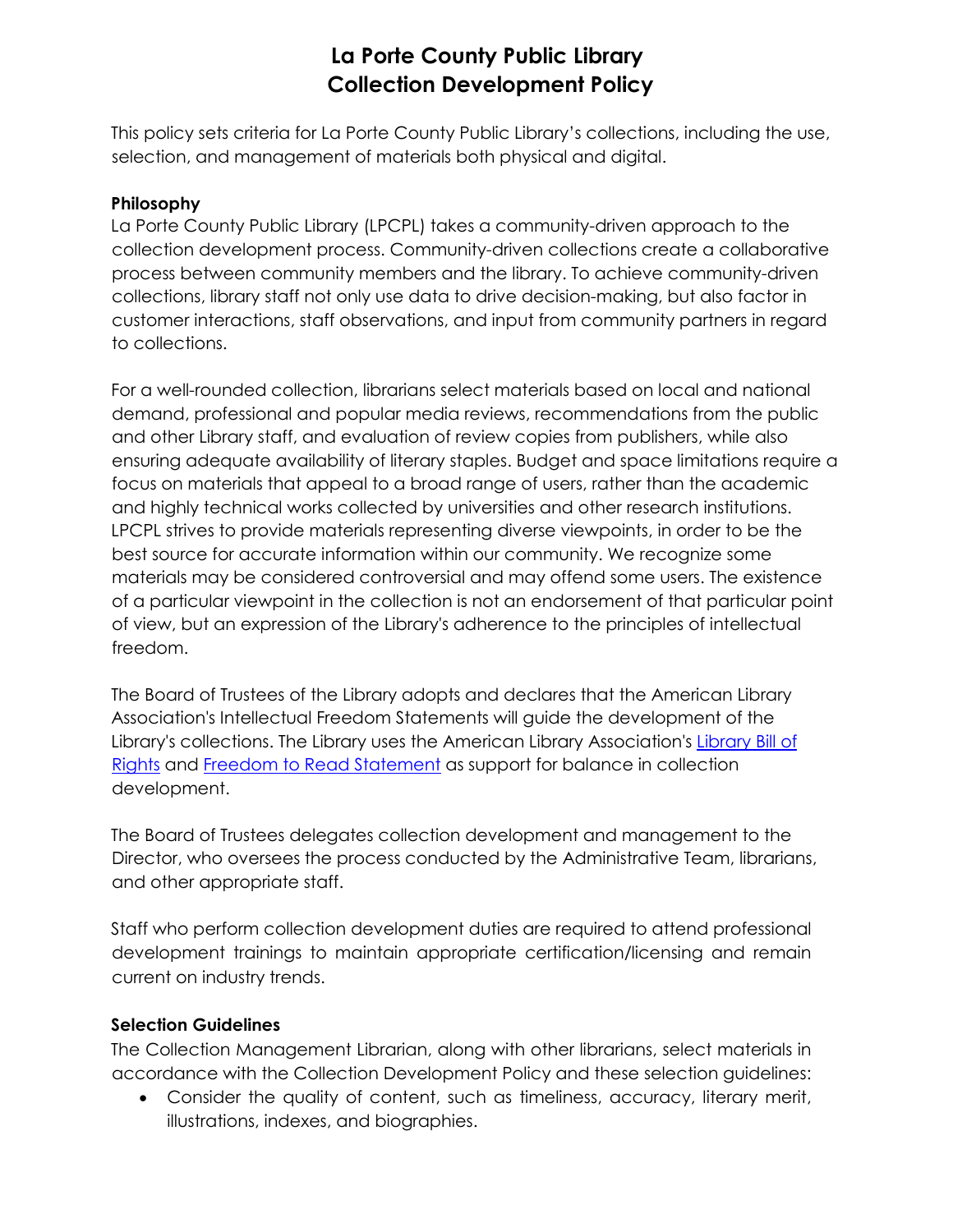- Consider the identified, expressed, or anticipated needs and interests of individuals in the general community.
- Include different viewpoints, values, philosophies, cultures, and religions whenever possible. Selections will not be made on the basis of any assumed approval or disapproval.
- Focus on in-demand, current interest titles (purchasing multiple copies as needed) while also cultivating materials in a broad range of subjects.
- Utilize standard selection sources recognized by Library professionals to identify materials to be purchased.
- Utilize specialized knowledge of Library staff.
- Consider the reputation and/or significance of author, publisher and/or producer.
- Select a variety of reading and comprehension levels based on community needs.
- Provide a wide variety of formats to meet differing customer needs.
- Consider customer requests within the overarching principles of selection.

Standard selection sources used to identify items for purchase include reviews from professional journals, catalogs, and online resources. The following sources are used to review materials:

- Industry journals and magazines such as *Library Journal, School Library Journal, Booklist, Publisher's Weekly, Kirkus, Horn Book*, etc.
- Popular magazines such as *BookPage*, *People*, *Entertainment Weekly*, etc.
- Vendor provided reviews
- Popular websites such as Amazon, Good Reads, CommonSenseMedia, etc.
- Webinars and trainings
- Emails/newsletters/online communications from publishers

# **Access to Collections**

The Library Bill of Rights and Access to Library Resources and Services for Minors of the American Library Association states that the rights of an individual to the use of a library should not be denied or abridged because of age, race, religious beliefs, sexual orientation, national origin, socioeconomic or education level, or social or political views.

In selecting library materials for children, the Library's policy is to provide a diverse, equitable, and inclusive collection that meets the informational, recreational, and cultural needs of children from birth through 8th grade.

The responsibility for reading, listening to, viewing and using library materials and equipment by minors rests with parents or legal guardians.

- Materials intended for youth, ages 0-10, are cataloged for the youth collection.
- Materials intended for youth, ages 11-15, are cataloged for the teen collection.
- Materials intended for ages 16 and older, are cataloged for the adult collection.

# **Scope of the Collection**

LPCPL's collections focus on materials that will meet the needs and interests of a wide audience of customers – including materials of contemporary significance and permanent value. We want to be the community's first source of practical information and fuel lifelong passion for reading and learning. The Library encourages customer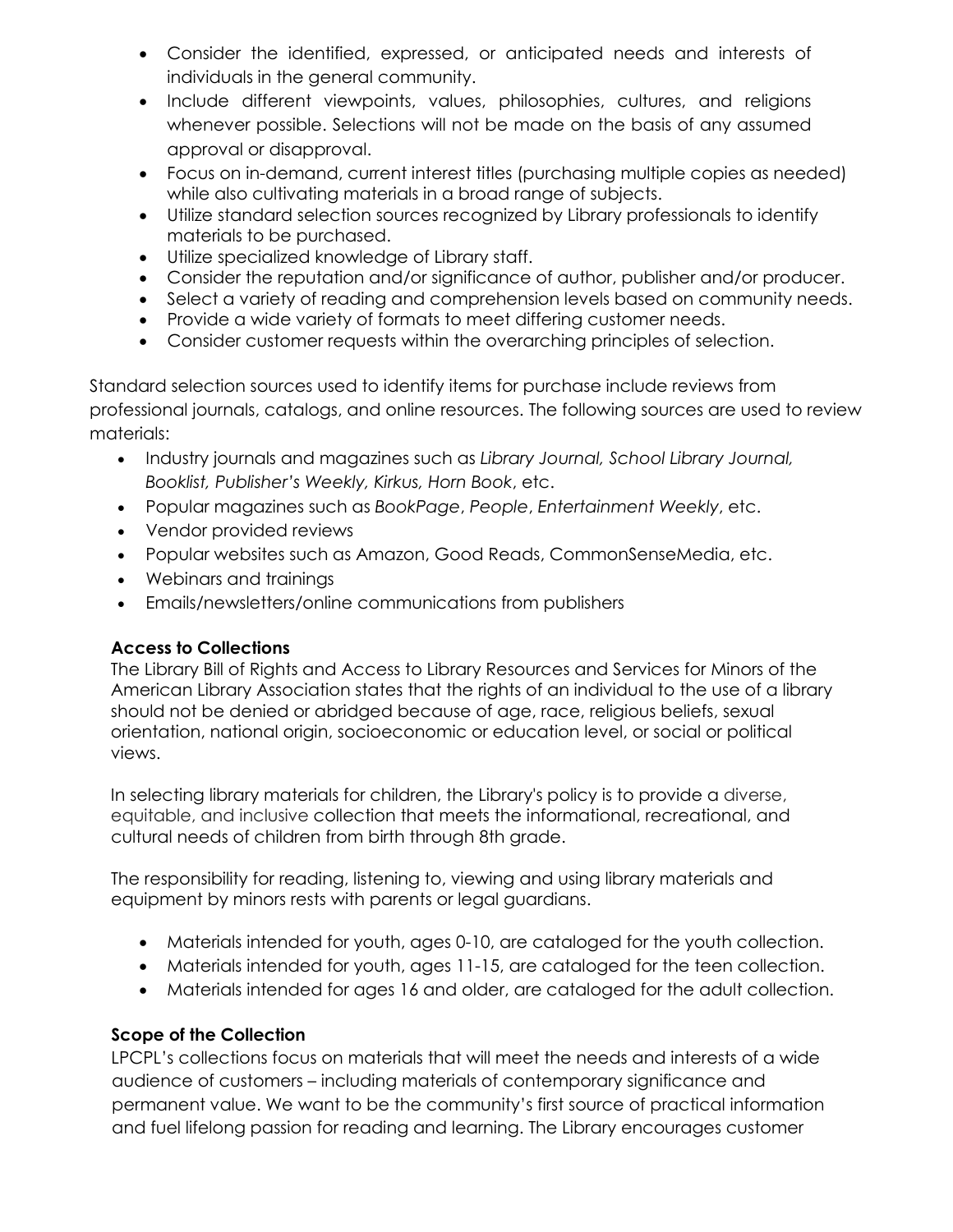suggestions of items to be included in the collection. Customer recommendations are evaluated by the same selection standards used for all library materials.

LPCPL materials are distributed across several locations including the Main Library, branch locations, mobile library, and online. Items can be requested for use at another LPCPL location. Main Library collections are meant to offer a broad choice of materials to meet the diverse needs of all users. Collections at branch locations are intended to be browsing collections with current and popular materials that meet the interests of the communities that branch serves.

Interlibrary loan (ILL) provides access to specialized materials available only in other libraries. LPCPL participates in SRCS, Indiana's Statewide Remote Circulation Service, to provide ILL service.

The Library supports student learning at all academic levels with supplementary materials for reading or reference use by individuals. Materials for curriculum support are provided according to selection criteria and are intended to be supplemental materials for classroom instruction. The Library does not purchase locally adopted textbooks. Multiple copies of a single title for classroom use are not guaranteed.

#### **Digital Resources**

Selection of and access to electronic resources are integral to fulfilling the mission and objectives of the LPCPL. The Library provides a number of web-based resources available via the Library's website, selected using the criteria outlined in the Collection Development policy. These are considered a part of the Library's collection. However, not all materials and information found via the internet are part of the collection.

The Library's Local Digital Archive complements the physical collection and focuses on the direct connection to La Porte County. National or state history events within the collection focus on the events' impact on LaPorte County and its residents. Digital Archive collections are managed using the selection standards and processes outlined in this policy.

## **Consortium Memberships**

LPCPL belongs to a variety of consortium organizations that provide materials and databases for use by our Library users. LPCPL, along with the other public library systems across the state, receives access to a wide variety of databases purchased with state funds through the Indiana State Library.

## **Library of Things**

The Library collects non-traditional circulating materials that are within the scope of LPCPL's collections. These tools, technology, equipment, or kits may be used in support of community partnerships or initiatives. Library of Things collections are managed using the selection standards and processes outlined in this policy.

#### **Materials Budget**

The materials budget is set annually to meet or exceed Indiana State Library Standards. The materials budget is recommended by the Director and approved by the Library Board of Trustees through the budget process.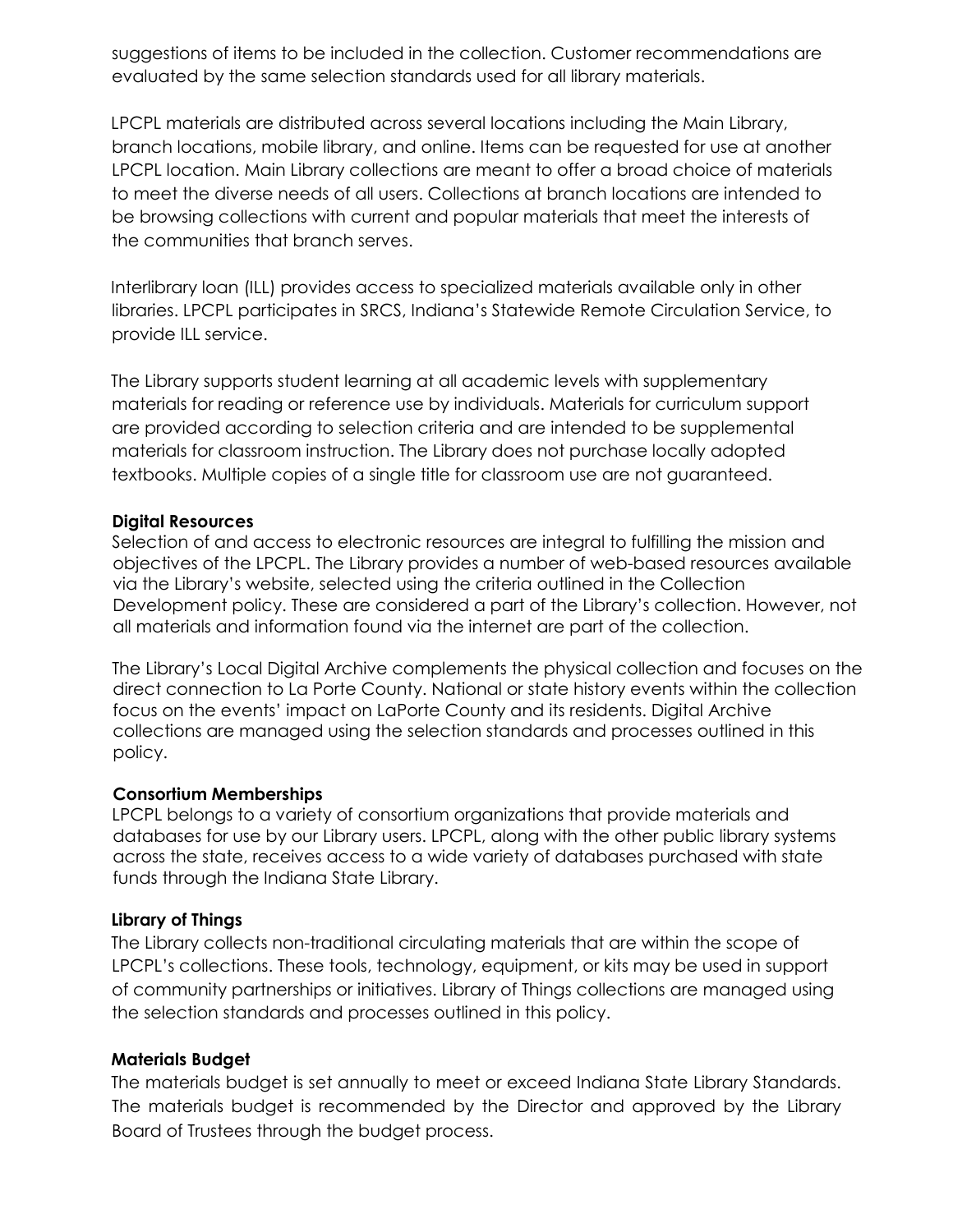# **Managing the Collection**

Standard selection resources are used to identify items for purchase including reviews from professional journals, catalogs, and relevant websites. The Library acquires materials in a variety of formats, to provide for the evolving needs and expectations of the community. The Library uses data and industry trends to decide when to add new formats to the collection and when to discontinue formats from the collection. LPCPL maintains high quality, accurate, and current collections through regular selection, inventory, and weeding. Materials that are outdated, no longer in demand, or physically worn out are discarded from the collection. Inventory and weeding are ongoing processes at all locations. Discarded materials are given to the Friends of the Library in accordance with IC 36-12-3-5.

# **Donations**

Donations of works that are self-published or by local authors are accepted and considered for inclusion in the collection with the understanding that they may not be added to the collection and are subject to the same collection management guidelines as all materials. Items that are not added to the collection are given to the Friends of the Library.

# **Internal Review of Materials**

Periodically, materials must be reviewed based on content. This may be part of an audit, regular weeding project, or on an as needed basis. The following criteria will help us define poor content when reviewing materials internally:

- Outdated and obsolete information.
- Inaccurate or false information.
- Topics that are no longer of interest or are a part of outdated popular culture.
- Mediocre writing style.
- Superseded editions.
- Material that contains biased, racist, or sexist terminology or views.

After reviewing materials one of the following decisions will be made with approval from the Director:

- Retain in the collection
- Move to a new collection
- Remove from the collection

## **Requests of Reconsideration**

The Library accepts public requests for reconsideration for the review, relocation, or exclusion of any library material. Requests and items are reviewed and evaluated according to the selection standards used for all library materials.

Some of the Library's digital content is provided using third party vendors. In instances where individual title selection is not available, selection of the service will be based upon the reputation and overall content offerings of the vendor. In these circumstances, the Library is unable to reconsider digital materials that Library patrons object to, but may inform the third-party vendor of user concerns.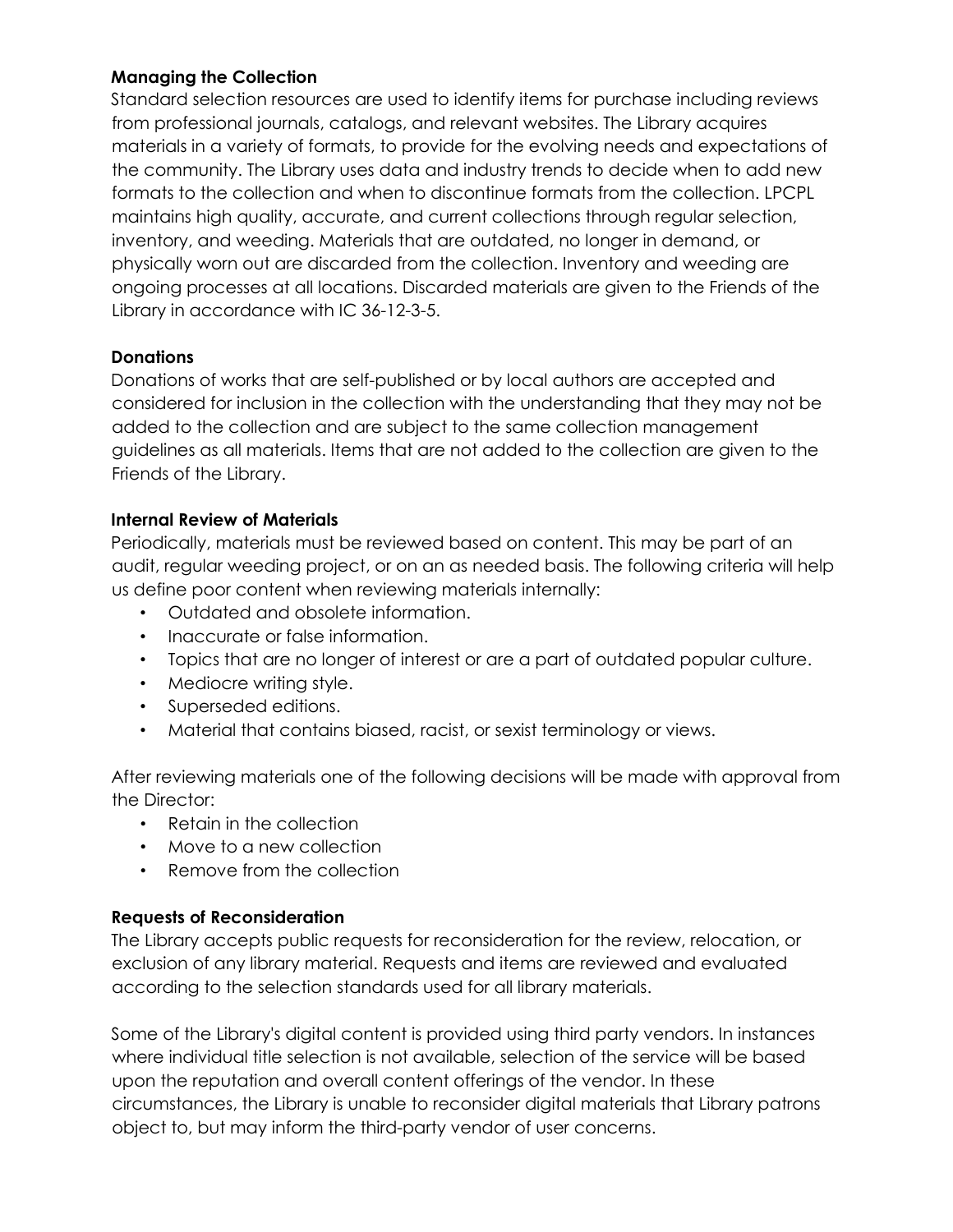Revised and Adopted on May 19, 2022 by the La Porte County Public Library Board of Trustees